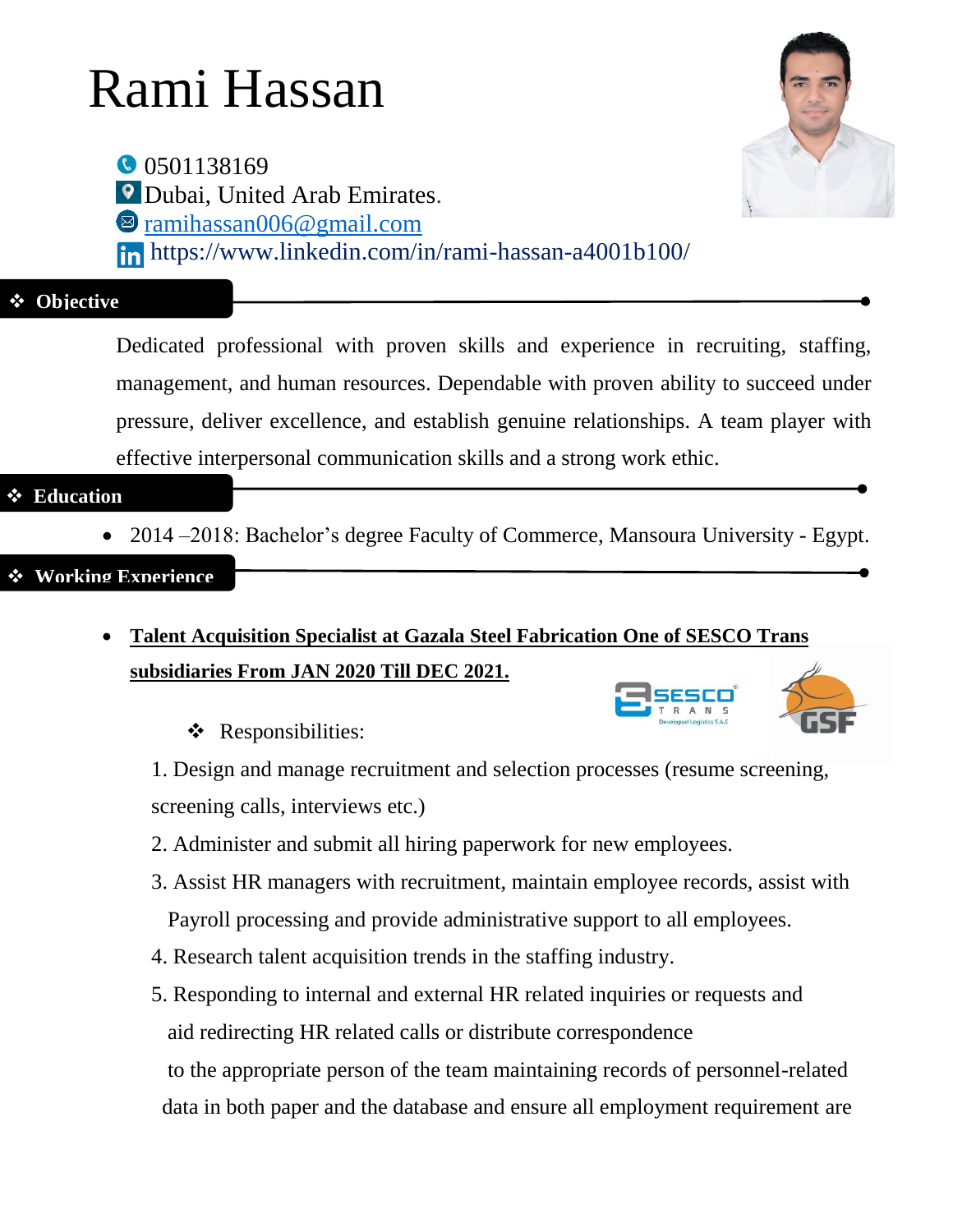met.

- 6. Recommend strategies to motivate employees.
- 7. Manage the organization's employee database and prepare reports.
- 8. Produce and submit reports on general HR activity.
- 9. Develop and maintain talent management processes.
- 10. Completes administrative duties for the human resources department.

### **Human Rescuers Generalist at Gazala Steel Fabrication (Feb - 2019)**

- $\triangleleft$  Responsibilities:
- 1. Assist in talent acquisition and recruitment processes.
- 2. Promote HR programs to create an efficient and conflict-free workplace.
- 3. Assist in development and implementation of human resource policies.
- 4. Undertake tasks around performance management.
- 5. Maintain employee files and records in data base and paper form.
- 6. Ensure compliance with labor regulations.

#### **Certificates and Courses**

### **PHRI (Professional in Human Resources — International™) in progress Feb 2021**

- $\triangleright$  Strategic HR Management.
- $\triangleright$  HR Planning and Employment.
- > Talent and Performance Management.
- $\triangleright$  Compensation and Benefits.
- Employee Relations and Involvement.

### **Human Resources Management Course New Horizons Oct 2018.**

A comprehensive program from a reputable provider & experienced trainer covering the basic Human Resource Management Functions, necessary for HR professionals; HR strategic planning, Recruiting, Training, Compensating, Relating Employee.





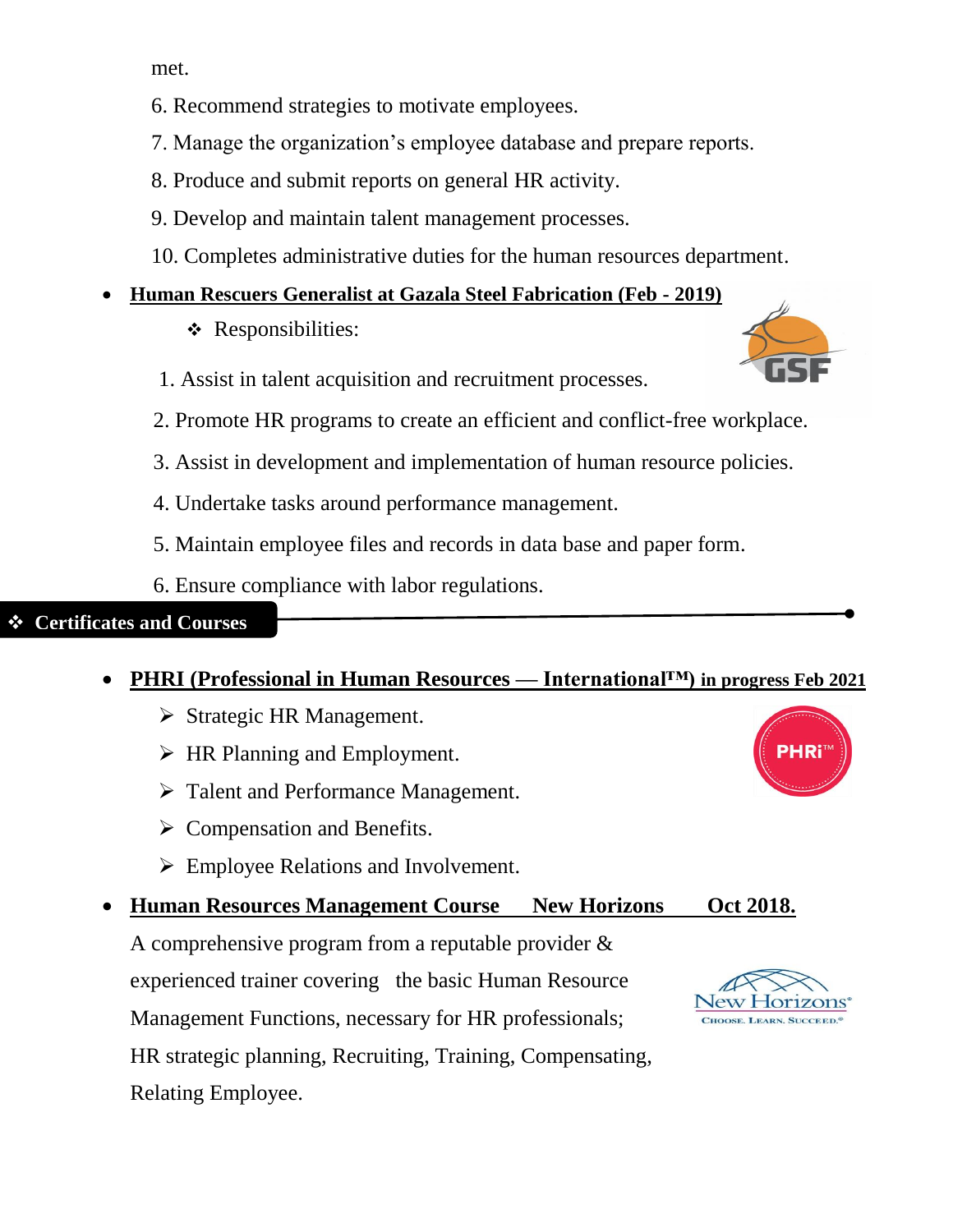#### **ERP (Oracle Financial R12)** New Horizons Nov 2018.

- GL-General Ledger Management Fundamentals
- AR-Receivables Management Fundamentals Asset Management Fundamentals
- $\triangleright$  Cash Management Fundamentals.
- EBS-Essentials for Implementers AP-Payables Management Fundamentals
- **Marketing Professional Course New Horizons Sep 2018**

A comprehensive program from a reputable provider & experienced trainer covering the basic skills necessary for professional marketers; Market research (microenvironmental & macro environmental & SWOT) - Market strategy & Objective - STP - Marketing mix (product  $\&$  price  $\&$  place  $\&$  promotions) – Budget.

# **ICDL**

International Computer Driving License (Excel - power point - word – internet).

# **Skills and Abilities**

- Communications Skills. Analytically Thinking.
- 
- Leadership skills. Teamwork.
- 
- Active listening Planning
- **Professional Skills** 
	-
- Relationship-building skills Ability to Work under Stress.
	-
- Ability to maintain confidentiality Demonstrated knowledge of the human resources field
	-

**Core skills**

- Experience with HR tools and processes.
- Proven success in previous positions.
- Strategic understanding of staffing tools and electronic job boards.
- Recruiting experience.
- Knowledge of using Microsoft Office applications.

#### **• Languages Skills**

- Arabic Mother tongue.
- English Very Good.